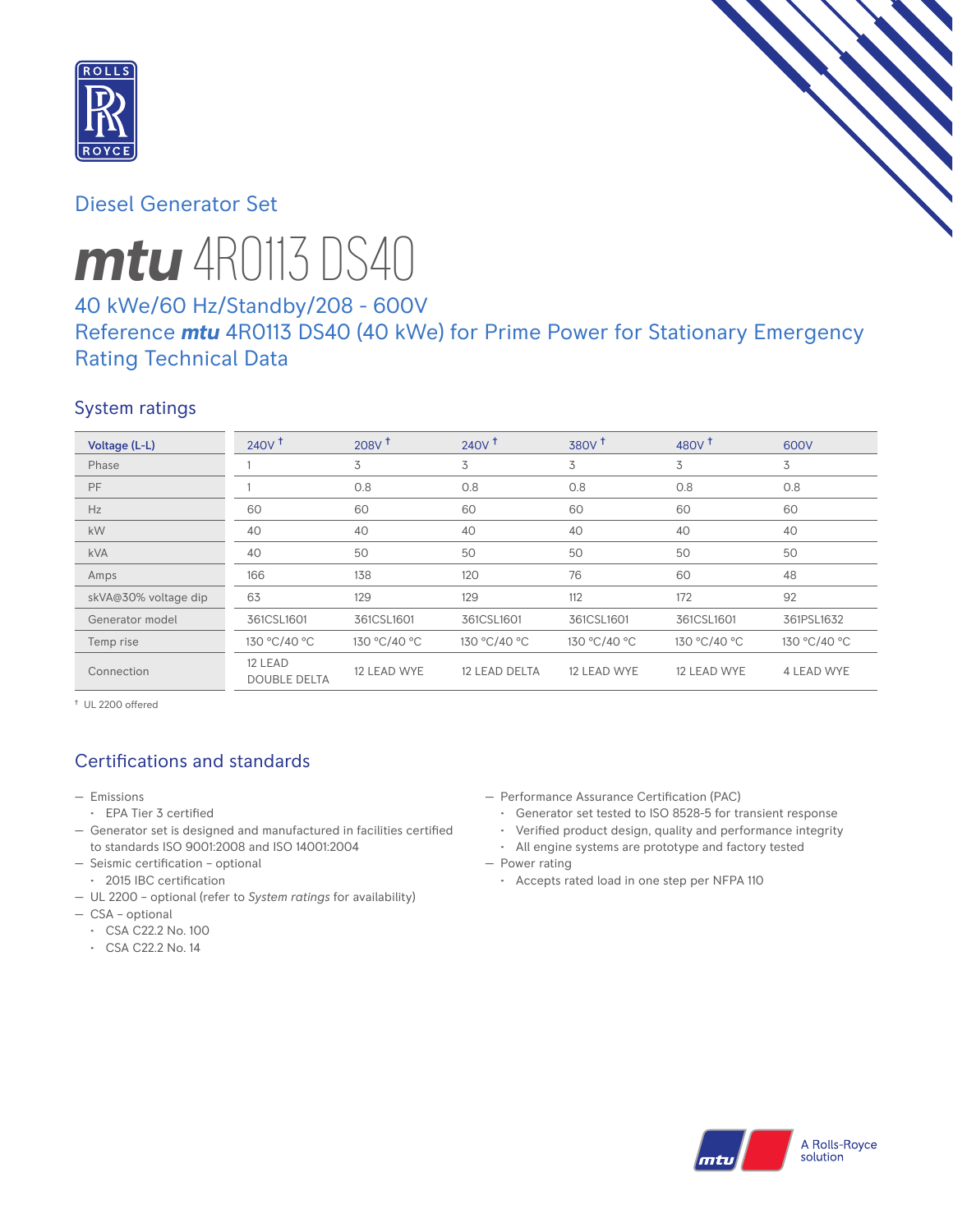## Standard features \*

- Single source supplier
- Global product support
- Two (2) Year/3,000 Hour Basic Limited Warranty
- 4045TF280 diesel engine
	- 4.5 liter displacement
	- Mechanical injection pump
	- 4-cycle
- Engine-generator resilient mounted
- Complete range of accessories
- Cooling system
- Integral set-mounted
	- Engine-driven fan

# Standard equipment \*

#### Engine

- Air cleaners
- Oil pump
- Oil drain extension and shut-off valve
- Full flow oil filter
- Fuel filter with water seperator
- Jacket water pump
- Thermostat
- Blower fan and fan drive
- Radiator unit mounted
- Electric starting motor 12V
- Governor mechanical droop
- Base formed steel
- SAE flywheel and bell housing
- Charging alternator 12V
- Battery box and cables
- Flexible fuel connectors
- Flexible exhaust connection
- EPA certified engine

#### **Generator**

- NEMA MG1, IEEE, and ANSI standards compliance for temperature rise and motor starting
- Self-ventilated and drip-proof
- Superior voltage waveform
- Solid state, volts-per-hertz regulator
- $\pm$  1% voltage regulation no load to full load
- Brushless alternator with brushless pilot exciter
- 4 pole, rotating field
- 130 °C maximum standby temperature rise
- 1-bearing, sealed
- Flexible coupling
- Full amortisseur windings
- 125% rotor balancing
- 3-phase voltage sensing
- 100% of rated load one step
- 5% maximum total harmonic distortion
- Generator
	- Brushless, rotating field generator
	- 2/3 pitch windings
	- 300% short circuit capability with optional Permanent Magnet Generator (PMG)
- Digital control panel(s)
	- UL recognized, CSA certified, NFPA 110
	- Complete system metering
	- LCD display

### Digital control panel(s)

- Digital metering
- Engine parameters
- Generator protection functions
- Engine protection
- Windows®-based software
- Multilingual capability
- Communications to remote annunciator
- Programmable input and output contacts
- UL recognized, CSA certified, CE approved
- Event recording
- IP 54 front panel rating with integrated gasket
- NFPA 110 compatible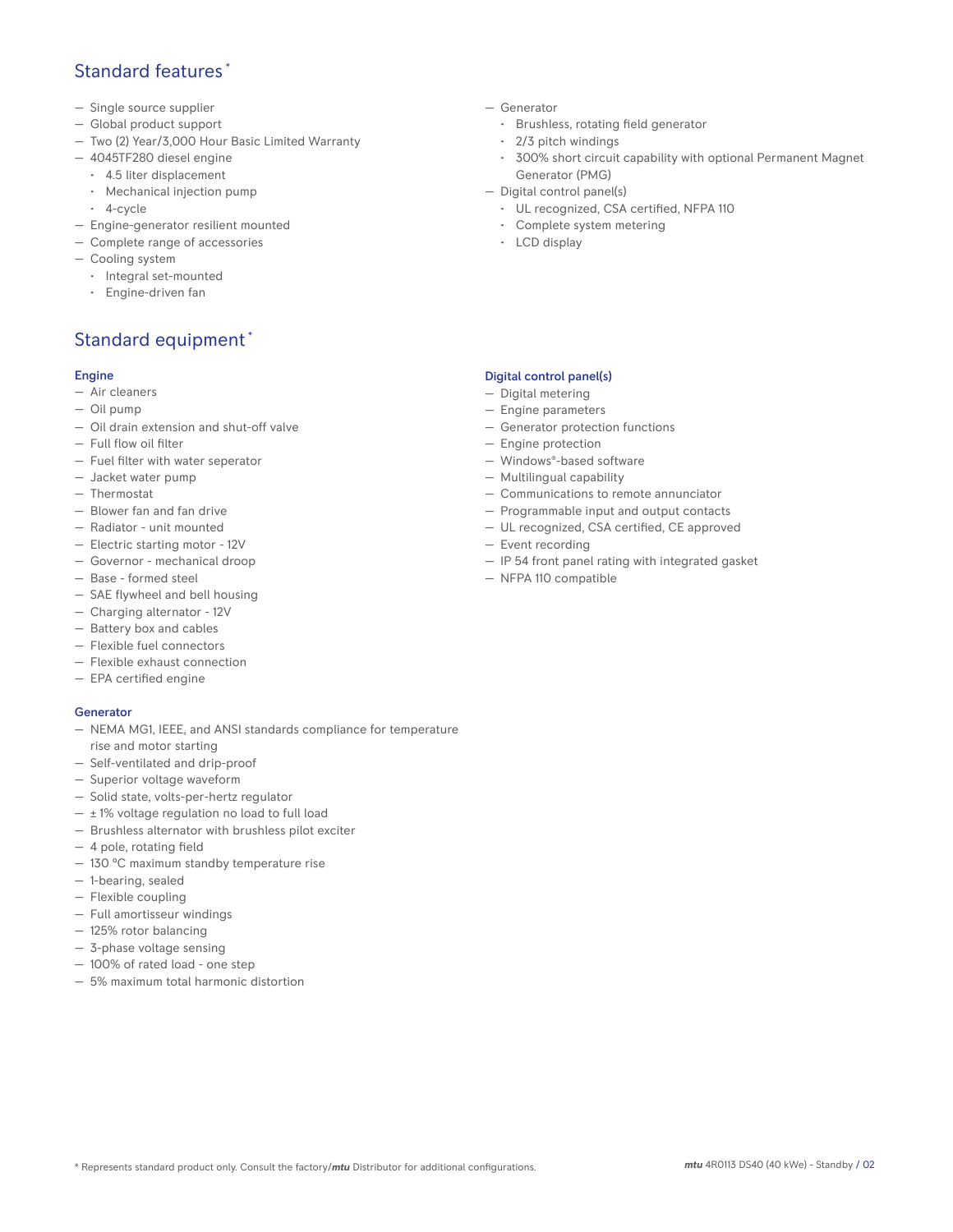# Application data

## Engine

| ------                      |                  |
|-----------------------------|------------------|
| Manufacturer                | John Deere       |
| Model                       | 4045TF280        |
| Type                        | 4-cycle          |
| Arrangement                 | 4-inline         |
| Displacement: $L (in3)$     | 4.5(275)         |
| Bore: cm (in)               | 10.6(4.19)       |
| Stroke: cm (in)             | 12.7(5)          |
| Compression ratio           | 19:1             |
| Rated rpm                   | 1.800            |
| Engine governor             | mechanical droop |
| Maximum power: kWm (bhp)    | 63 (85)          |
| Steady state frequency band | ± 0.5%           |
| Air cleaner                 | dry              |
|                             |                  |

## Liquid capacity

| Total oil system: L (gal)             | 13(3.4)  |
|---------------------------------------|----------|
| Engine jacket water capacity: L (gal) | 8.5(2.3) |
| System coolant capacity: L (gal)      | 18.9(5)  |

#### Electrical

| Electric volts DC                          |     |
|--------------------------------------------|-----|
| Cold cranking amps under $-17.8$ °C (0 °F) | 925 |
| Batteries: group size                      | 31  |
| Batteries: quantity                        |     |
|                                            |     |

## Fuel system

| Fuel supply connection size    | $3/8"$ NPT |
|--------------------------------|------------|
| Fuel return connection size    | $3/8"$ NPT |
| Maximum fuel lift: m (ft)      | 1.8(6)     |
| Recommended fuel               | diesel #2  |
| Total fuel flow: L/hr (gal/hr) | 62.5(16.5) |

#### Fuel consumption

| <b>I GET CONSUMPTION</b>                                             |             |
|----------------------------------------------------------------------|-------------|
| At 100% of power rating: L/hr (gal/hr)                               | 17.4(4.6)   |
| At 75% of power rating: L/hr (gal/hr)                                | 13.6(3.6)   |
| At 50% of power rating: L/hr (gal/hr)                                | 9.5(2.5)    |
|                                                                      |             |
| Cooling - radiator system                                            |             |
| Ambient capacity of radiator: °C (°F)                                | 50 (122)    |
| Maximum restriction of cooling air:                                  |             |
| intake and discharge side of radiator: kPa (in. H <sub>2</sub> 0)    | 0.12(0.5)   |
| Water pump capacity: L/min (gpm)                                     | 144 (38)    |
| Heat rejection to coolant: kW (BTUM)                                 | 36 (2,049)  |
| Heat radiated to ambient: kW (BTUM)                                  | 6.8(384)    |
| Fan power: kW (hp)                                                   | 1.6(2.2)    |
|                                                                      |             |
| Air requirements                                                     |             |
| Aspirating: *m <sup>3</sup> /min (SCFM)                              | 5.3(187)    |
| Air flow required for radiator                                       |             |
| cooled unit: *m <sup>3</sup> /min (SCFM)                             | 117 (4,088) |
| Remote cooled applications; air flow required for                    |             |
| dissipation of radiated generator set heat for a                     |             |
| maximum of 25 °F rise: *m <sup>3</sup> /min (SCFM)                   | 25 (867)    |
|                                                                      |             |
| * Air density = $1.184 \text{ kg/m}^3$ (0.0739 lbm/ft <sup>3</sup> ) |             |
|                                                                      |             |
| <b>Exhaust system</b>                                                |             |
| Gas temperature (stack): °C (°F)                                     | 579 (1,074) |
| Gas volume at stack temperature: m <sup>3</sup> /min (CFM)           | 19.2 (679)  |
| Maximum allowable back pressure at                                   |             |
| outlet of engine, before piping: kPa (in. H <sub>2</sub> 0)          | 7.5(30)     |
| Minimum allowable back pressure: kPa (in H <sub>2</sub> O)           | N/A         |
|                                                                      |             |